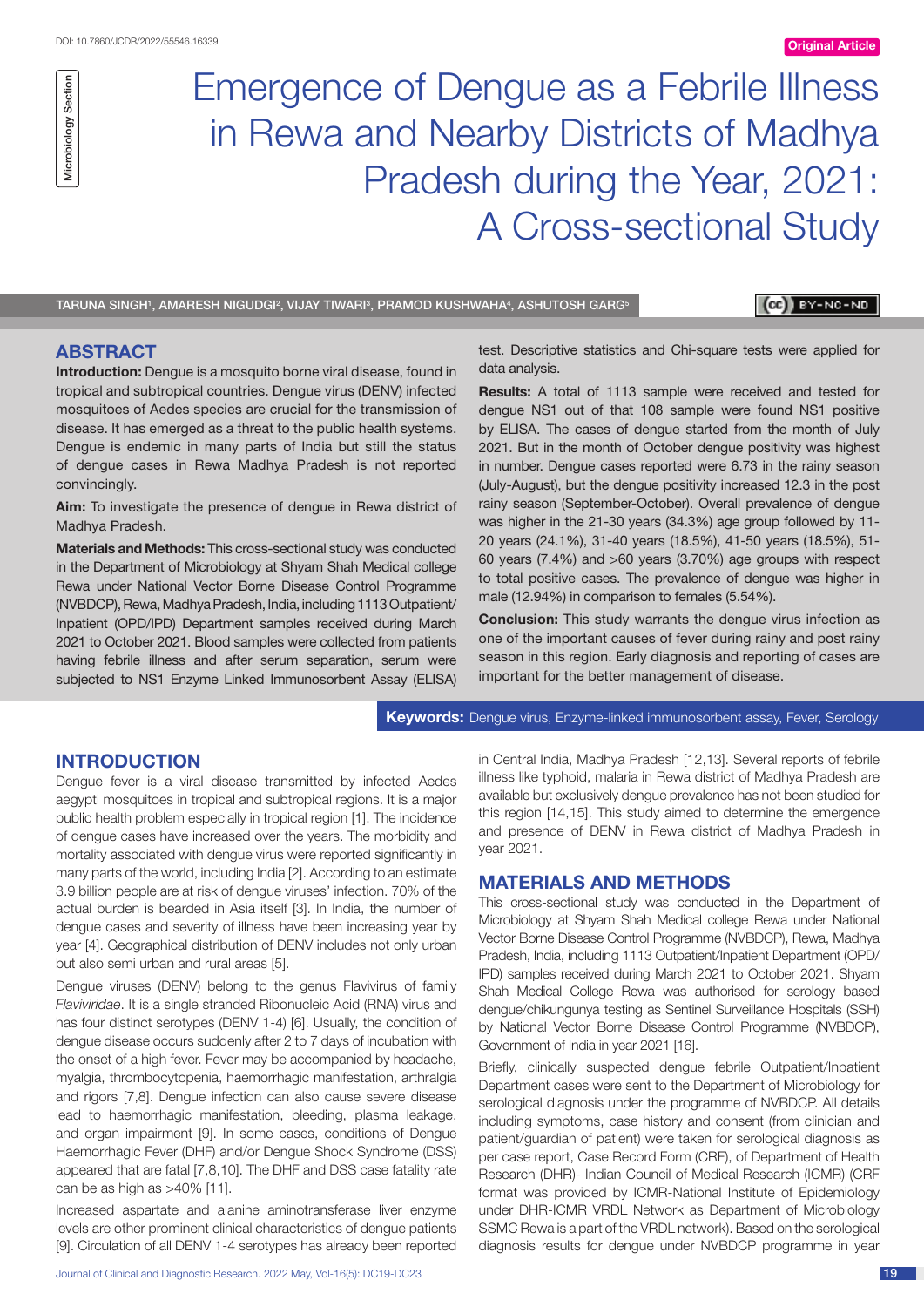2021, data were analysed (before rainy season: March-June; rainy season: July-August; post rainy season: September-October).

Inclusion and Exclusion criteria: As per NVBDCP program inclusion and exclusion criteria were based on clinical diagnosis. Briefly, clinically dengue suspected OPD/IPD patients who presented with an acute febrile illness or following clinical features were included in the study: fever, headache, myalgia, thrombocytopenia, haemorrhagic manifestation, arthralgia, rigors. Confirmed or suspected cases for other infections like malaria, hepatitis B, hepatitis C, scrub typhus and leptospirosis were excluded for dengue diagnosis.

## **Diagnosis of Dengue by NS1 ELISA**

The testing was done retrospectively as batched samples using Dengue NS1 Antigen ELISA, (J.Mitra, India) by serum/blood samples collected from OPD/IPD patients. As per the manufacturer's specifications, this is a qualitative ELISA for the detection of NS1 antigen in human serum. Briefly 50 µL of serum samples with positive and negative control were separately added to the plate. Then 100 µL of Horseradish Peroxidase (HRP) labelled diluted (1:50) conjugate was added to each well followed by primary incubation at 37°C for 90 min. After incubation, the plate was washed 6 times with a 1x wash buffer. Then 150 µL of working substrate Tetramethyl Benzidine/Hydrogen Peroxide (TMB/H<sub>2</sub>O<sub>2</sub>) was added to each well and incubated at room temperature for 30 min in dark. Then 100  $\mu$ L of stop solution was added to each well and the plate was read at 450 nm with a microplate reader.

# **Statistical analysis**

Descriptive statistics were applied for data analysis. Statistical significance was evaluated using Chi-square tests. The level of statistical significance was kept at p-value <0.05. Analysis was performed by using statistical software GraphPad PRISM 8.0.2.

# **Results**

Over last decades dengue has emerged as a predominant febrile illness in India including Madhya Pradesh and other states. However status of dengue in Rewa has not been shown convincingly till date. As per our previous records of dengue testing in Department of Microbiology, SSMC, Rewa, only four positive cases out of 370 samples in year 2017 (unpublished data) were observed. During 2018-2020 no dengue positive cases in Rewa was recorded. In year 2021 dengue cases were increased in Rewa. Hereby, authors are showing the status of dengue cases in Rewa and nearby districts during the 2021 (tested and identified under NVBDCP programme).

Incidences of dengue cases in Rewa and other nearby districts of Madhya Pradesh: Serological diagnosis (based on NS1 Ag ELISA) was carried to know the incidence of dengue fever. The NS1 Ag ELISA was reactive with all four dengue virus serotypes. We identified positive cases regardless of serotypes. A total of 1113 serum samples were tested. Out of 1113 samples, 527 samples were collected from IPD cases and remaining 586 samples were collected from OPD. Over all positivity was 9.70 % (n=108). Out of 108 positive cases, 72 samples were collected from IPD cases and remaining 36 samples were collected from OPD. The prevalence of dengue fever was significantly higher (p-value <0.0001, Odd ratio: 1.630 to 3.962) in males (12.94%, n=81) in comparison to females (5.54%, n=27), [Table/Fig-1].

Out of 108 dengue positive cases, the number of positive cases were higher in Rewa (n=90) followed by Satna (n=9), Panna (n=4), Sidhi (n=4) and Shahdol (n=1), [Table/Fig-2].

Distribution of dengue cases: Month-wise and season-wise incidence of dengue cases were analysed to know the trend of dengue in respect to month and season. To show the particular





month and season-wise trend of dengue, dengue positivity (%) of each month and season were calculated out of sample tested during that month and season only. The dengue cases were started from the month of July (161 cases) and initially the positivity was 6.83% (11/161). In month of August, the positivity was 6.62% (n=9/136). Then, the dramatic increase in dengue cases were observed in September (10.27%, n=34/331). In October, dengue cases were further increased (14.14%, n=54/382). Season-wise distribution of dengue cases revealed that, before the rainy season (March-June) dengue cases were not seen. However in the rainy season (July-August) dengue positivity was 6.73% (n=20/297). After the rainy season dengue (September-October) positivity increased and it was 12.3% (n=88/713). This seasonal variability was significant (p-value <0.001) in terms of dengue positive cases in the rainy and post rainy [Table/Fig-3].

| <b>Month</b>                                                                                                                                       | Sample tested (n) | Positive (n)          | Positivity (%)        |
|----------------------------------------------------------------------------------------------------------------------------------------------------|-------------------|-----------------------|-----------------------|
| March                                                                                                                                              | 28                | 0                     | 0.0                   |
| April                                                                                                                                              | 53                | 0                     | 0.0                   |
| May                                                                                                                                                | 8                 | 0                     | 0.0                   |
| June                                                                                                                                               | 14                | $\Omega$              | 0.0                   |
| July                                                                                                                                               | 161               | 11                    | 6.83                  |
| August                                                                                                                                             | 136               | 9                     | 6.62                  |
| September                                                                                                                                          | 331               | 34                    | 10.27                 |
| October                                                                                                                                            | 382               | 54                    | 14.14                 |
| <b>Season</b>                                                                                                                                      | Sample tested (n) | <b>Positive cases</b> | <b>Positive cases</b> |
| Before rainy season<br>(March-June)                                                                                                                | 103               | 0                     | 0                     |
| Rainy season<br>(July-August)                                                                                                                      | 297               | 20                    | 6.73%                 |
| After rainy season<br>(September-October)                                                                                                          | 713               | 88                    | 12.3%                 |
| [Table/Fig-3]: Distribution of dengue cases month-wise distribution, season-wise<br>distribution (N=1113) {p-value=0.003, Chi-square test=(11.38). |                   |                       |                       |

Age group wise distribution and locality of Dengue positive cases: The age group of 21-30 years was highly affected with dengue (37, 34.3%) followed by 11-20 years (26, 24.1%), 31-40 years (20, 18.5%), 41-50 years (9, 8.3%), 51-60 years (8, 7.4%), 1-10 years (4, 3.7%) and >60 years (4, 3.7%). Overall 64, 79.01%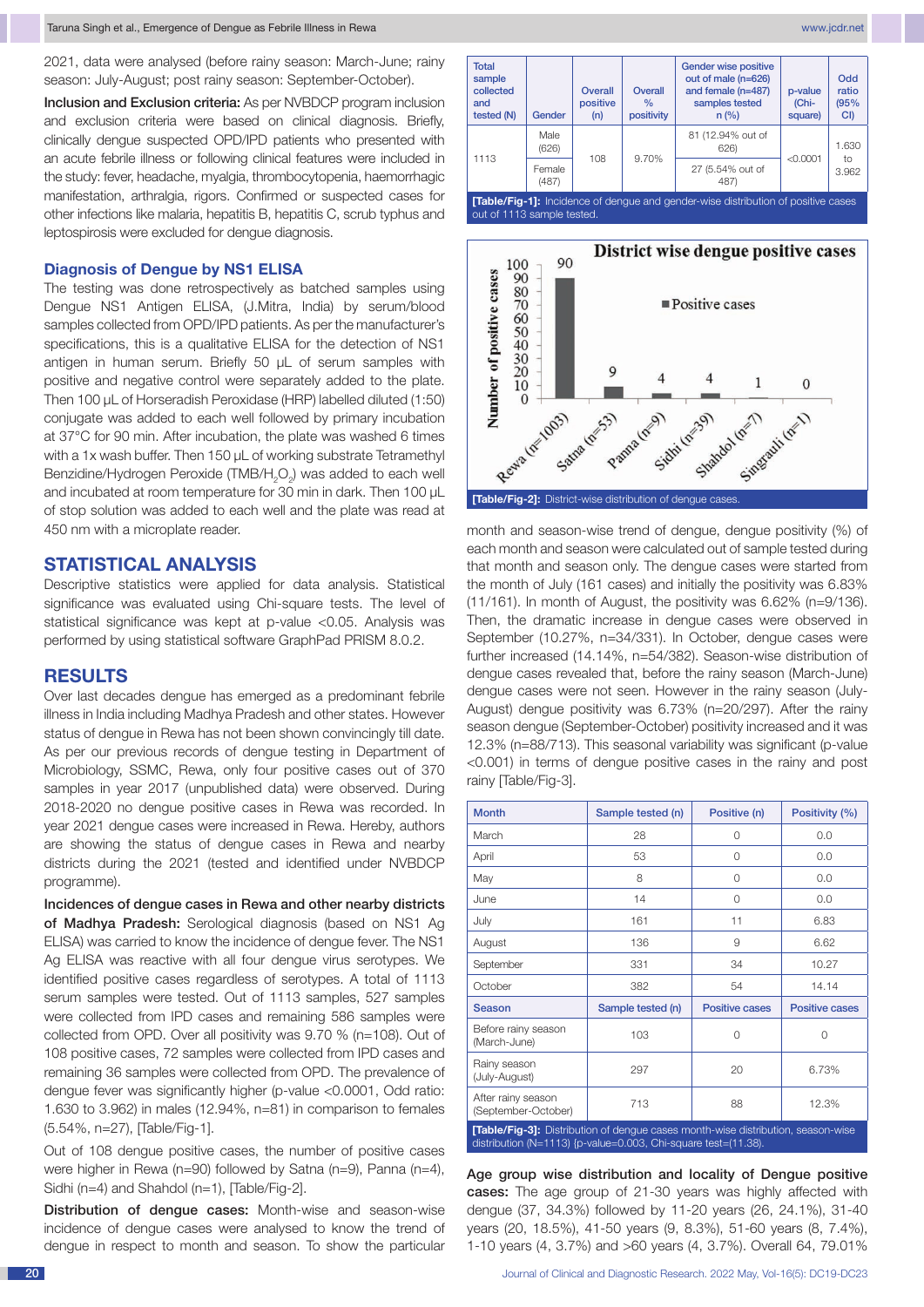www.jcdr.net Taruna Singh et al., Emergence of Dengue as Febrile Illness in Rewa

of males and 22, 81.48% females in rural areas were found more affected with dengue. However, in urban areas dengue positivity was 17, 20.99% in males and 5, 18.52% in females [Table/Fig-4,5].

| Age group (years)                                                                                                     | Positive cases (N=108) (n,%) |  |
|-----------------------------------------------------------------------------------------------------------------------|------------------------------|--|
| $<$ 1                                                                                                                 | Nil                          |  |
| $1 - 10$                                                                                                              | 4(3.7%)                      |  |
| $11 - 20$                                                                                                             | 26 (24.1%)                   |  |
| $21 - 30$                                                                                                             | 37 (34.3%)                   |  |
| $31 - 40$                                                                                                             | 20 (18.5%)                   |  |
| $41 - 50$                                                                                                             | 9(8.3%)                      |  |
| $51 - 60$                                                                                                             | $8(7.4\%)$                   |  |
| >60                                                                                                                   | 4(3.7%)                      |  |
| <b>PER III APPROVAL AND A START AND A START AND A START AND A START AND A START AND A START AND A START AND A STA</b> |                              |  |

**[Table/Fig-4]:** 



Clinical manifestation of dengue positive cases: The most common clinical features were fever, headache, myalgia, thrombocytopenia, haemorrhagic manifestation, arthralgia, rigors. All positive samples (N=108) were having fever history (100%). Headache, myalgia and arthralgia were also evident in dengue positive cases which may include thrombocytopenia, haemorrhagic manifestation, rigors [Table/Fig-6].

| <b>Symptoms</b>                                                                                        | n, %        |  |
|--------------------------------------------------------------------------------------------------------|-------------|--|
| Fever                                                                                                  | 108 (100%)  |  |
| Headache                                                                                               | 57 (52.78%) |  |
| Myalgia                                                                                                | 42 (38.89%) |  |
| Thrombocytopenia                                                                                       | $9(8.33\%)$ |  |
| Haemorrhagic manifestation                                                                             | $1(0.93\%)$ |  |
| Arthralgia                                                                                             | 35 (32.41%) |  |
| Rigors                                                                                                 | $1(0.93\%)$ |  |
| <b>[Table/Fig-6]:</b> Clinical features and laboratory parameters of dengue positive<br>cases (N=108). |             |  |

## **Discussion**

Dengue cases have emerged and grown dramatically around the world over past decades. Late or misdiagnosis of Dengue as other febrile illnesses is still a major problem in the management of disease burden [17]. According to an estimate 96 million dengue cases manifest clinically out of 390 million of dengue cases per year. 70% of the actual burden is in Asia [3]. In 2020,

during covid-19 pandemic dengue affected many countries including India and still continues to affect in 2021 [2]. In 2020, 44585 dengue cases along with 56 deaths were reported in India as per National Vector Borne Diseases Control Programme (NVBDCP). Total 806 cases were reported from Madhya Pradesh (MP) without any deaths. But in the year 2021 (till October) MP has a contribution of 11354 cases out of 123106 (including 90 deaths) cases in India [18]. At the end of 2015, Madhya Pradesh raked 14<sup>th</sup> countrywide in the number of dengue cases (2108 cases with 8 death) reported [18]. Now MP ranked  $3<sup>rd</sup>$  in the number of dengue cases (11354 cases) [18]. As per NVBDCP dengue cases has been drastically increased from 2015 to the end of 2021 [Table/Fig-7] [18].



This dramatic increase in dengue cases in Madhya Pradesh raises the concern about the development of better disease management strategies to combat dengue and other vector borne diseases. Similar situation was observed in neighbour state of Madhya Pradesh i.e. Chhattisgarh, Gujarat, Maharashtra, Rajasthan and Uttar Pradesh. In these states also, drastic increase in dengue cases were seen from 2015 to the end of 2021 [Table/ Fig-7] [18]. As per study of Indian Council of Medical Research-National Institute of Malaria Research (ICMR-NIMR), New Delhi, 11 districts of Madhya Pradesh were identified as dengue infected areas (i.e. Ashoknagar, Bhopal, Chhindwada, Gwalior, Indore, Jabalpur, Mandla, Morena, Narsinghpur, Sagar and Shivpuri) [19]. In Rewa and nearby districts of Madhya Pradesh Dengue cases are still under reported [19]. Although, authors have observed four dengue positive cases in Rewa out of 370 during 2017, but during 2018-2020 authors have not found any positive dengue cases (unpublished data). In view of this, the present cross-sectional study was conducted under NVBDCP program in SSMC Rewa Madhya Pradesh to elucidate the emergence of dengue cases in this region during 2021.

Current study observed 9.70 % Dengue positivity (based on NS1 ELISA) in Rewa including nearby districts (Satna, Panna, Sidhi and Shahdol). The positivity of this region was slightly higher than the overall dengue positivity (9.47%) in Madhya Pradesh for the year 2021 [18]. The number of positive samples was higher in Rewa in comparison to other nearby districts. New dengue cases were reported in July during the rainy season and at the end of October (after the rainy season) the number of dengue cases dramatically increased. The ICMR-NIMR study in Madhya Pradesh has shown that dengue cases were recorded during the monsoon (June-August) and post monsoon seasons (September-November). Maximum cases (70%) of the cases were reported between September and November [19]. Disease prone environment exposure due to water logging and mosquito breeding could be one of the regions for the incidence of dengue cases in Rewa and nearby districts. As it is already well established that stored water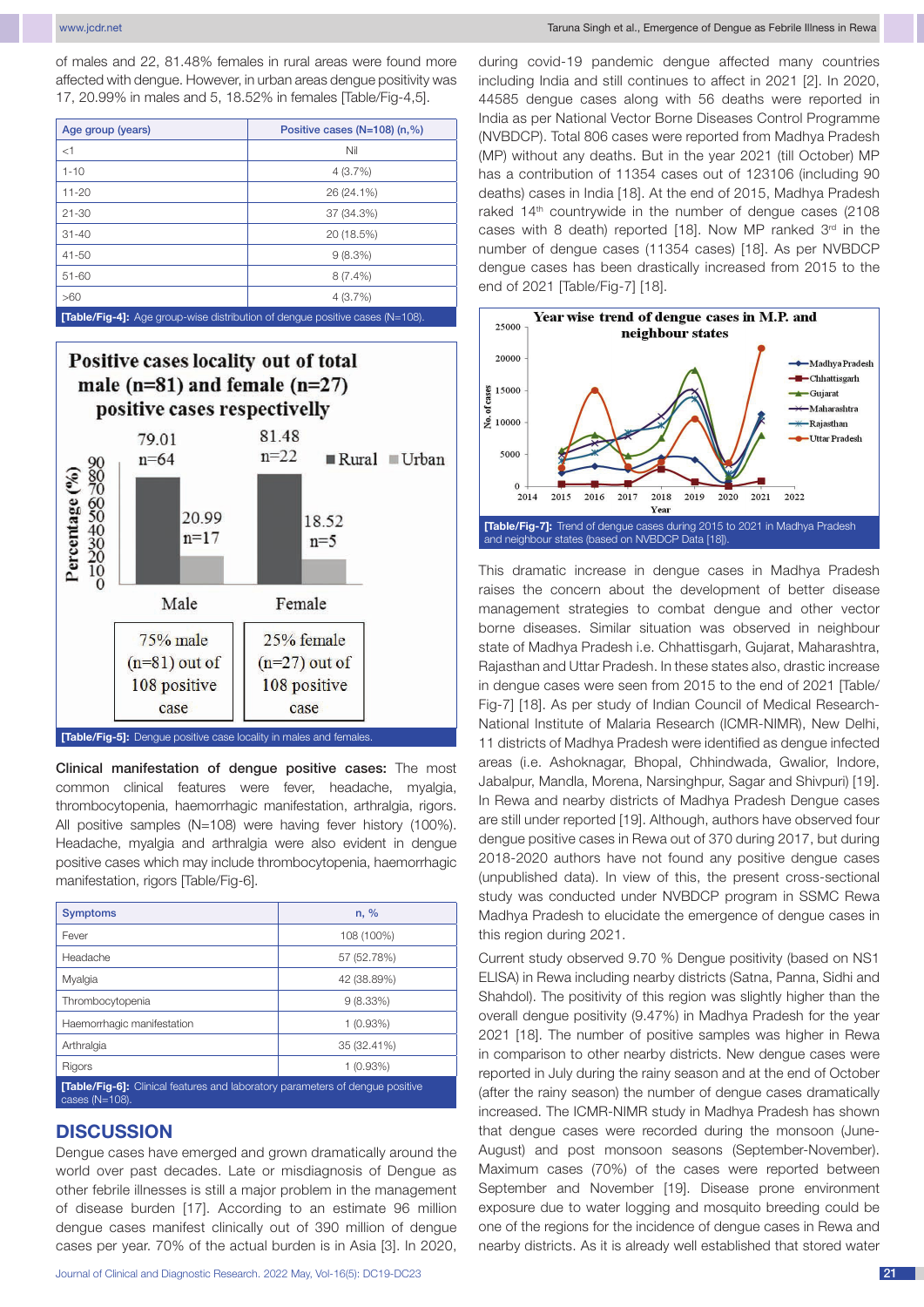due to extended rainy season, with ambient relative humidity and temperature, favours the breeding of *Aedes aegypti* (a vector of dengue virus) [20,21].

The prevalence of dengue fever was significantly (p-value <0.0001) higher in males in comparison to females. The present study showed higher dengue prevalence in males is concurrent with other studies [20]. Dengue positivity was highest (77.78%) in the adult age group (18-59 years) followed by 15-18 (13.89%), >60 (4.63%), 9-14 (4%) and 1-4 (4%) age group, out of all positive samples. Other studies have also shown higher dengue prevalence in persons ranging between the ages of 20-59 years (60.54%, 36384 cases out of 60096 positive cases) [22]. Another study of ICMR also supports these findings as they have shown 56.2 % dengue positivity in 18-45 year age group [23]. Authors observed that 75.61 % (62 out of 82 positive cases) of male dengue cases were belongs to 20-59 year age group. In case of female it was 84.62% (22 out of 26 positive cases) in 20-59 year age group. Thus male and females of this age group (20-59 year) have more risk of dengue.

Dengue cases were detected from both rural and urban areas. Usually urban areas are thought to be more prone for dengue because mosquito find more breeding grounds in urban area as there are more drains, deserted coolers, flower pots, unused tyres etc [24]. But authors observed higher dengue prevalence in rural areas in both male (79.01%) and female (81.48%) when compared to urban areas. The reason behind this could be the frequent travelling of rural people for their livelihood and water logging/staging in and after the rainy season [20,21,25].

The most common clinical feature in dengue positive cases was fever (100%), as dengue is one of the leading causes of febrile illness in Asia [26]. Other clinical features were also evident i.e. headache (52.78%), myalgia (38.89%), and arthralgia (32.41%). Haemorrhagic manifestation was observed in only one case and thrombocytopenia was observed in nine cases. Several clinical features in dengue positive cases have already been shown by other researchers such as fever (93%), headache (71%), retroorbital pain (35%), bodyaches (66%), joint pain (44%), rash (21%) , nausea (30%), diarrhoea (10%), sore throat (38%) and cough (38%). These clinical features were suggestive for selection of suspected dengue cases [27]. It is an alarming situation for dengue emergence even in rural area of Rewa and other nearby districts of Madhya Pradesh. Government authorities need to take vital steps to combated and control the dengue with special emphasis in rural area as they have limited access of health facilities.

### **Limitation(s)**

There were several limitations in this study as some epidemiological factors like travelling, socio-cultural habits were not collected that may influenced the seropositivity. Differential diagnosis were not carried for dengue negative but symptomatic cases as samples were referred as clinically suspected dengue cases.

# **CONCLUSION(S)**

This study elucidates the emergence of dengue in Rewa and other nearby districts of Madhya Pradesh. Males have more at risk of dengue infection in comparison to females. It has reached rural areas during the rainy and post rainy season. Now the time has come to initiate continuous surveillance and individual and community action for dengue control not only in urban area but also in rural areas.

## **Acknowledgement**

Authors acknowledge the Dean, Shyam Shah Medical College, Rewa for his support. Financial support and consumables were provided by the National Vector Borne Disease Control Programme, India.

### **References**

- [1] Wilder-Smith A, Ooi EE, Horstick O, Wills, B. Dengue. The Lancet. 2019; 393(10169);350-63.
- [2] World Health Organization (2021). Dengue and severe dengue [factsheet Dated 19 May 2021] (Accessed on 08 Oct 2021). https://www.who.int/news-room/ fact-sheets/detail/dengue-and-severe-dengue.
- [3] Bhatt S, Gething PW, Brady OJ, Messina JP, Farlow AW, Moyes CL, et al. The global distribution and burden of dengue. Nature. 2013;496(7446):504-507.
- [4] Gupta B, Reddy BP. Fight against dengue in India: Progresses and challenges. Parasitology research. 2013;112(4):1367-78.
- [5] Mutheneni SR, Morse AP, Caminade C, Upadhyayula SM. Dengue burden in India: Recent trends and importance of climatic parameters. Emerg Microbes Infect. 2017;6(8):e70.
- [6] Zhang C, Mammen MP, Chinnawirotpisan P, Klungthong C, Rodpradit P, Monkongdee P, et al. Clade replacements in dengue virus serotypes 1 and 3 are associated with changing serotype prevalence. J Virol. 2005;79(24):15123-30.
- [7] Simmons CP, Farrar JJ, van Vinh Chau N, Wills B. Dengue. New England Journal of Medicine. 2012;366(15):1423-32.
- [8] Akbar NA, Allende I, Balmaseda A, Coelho IC, Da Cunha RV, Datta B, et al. Regarding "Dengue-how best to classify it". Clinical infectious diseases. 2012;54(12):1820-21.
- [9] Lee LK, Gan VC, Lee VJ, Tan AS, Leo YS, Lye DC. Clinical relevance and discriminatory value of elevated liver aminotransferase levels for dengue severity. Plos Neglected tropical diseases 2012; 6(6):e1676.
- [10] Halsey ES, Williams M, Laguna-Torres VA, Vilcarromero S, Ocaña V, Kochel TJ, et al. Occurrence and correlates of symptom persistence following acute dengue fever in Peru. The American Journal of tropical medicine and hygiene. 2014;90(3):449-56.
- [11] Rigau-Pérez JG, Clark GG, Gubler DJ, Reiter P, Sanders EJ, Vorndam AV. Dengue and dengue haemorrhagic fever. Lancet. 1998;352(9132):971-77.
- [12] Barde PV, Kori BK, Shukla MK, Bharti PK, Chand G, Kumar G, et al. Maiden outbreaks of dengue virus 1 genotype III in rural central India. Epidemiol Infect. 2015;143(2):412-18.
- [13] Barde PV, Shukla MK, Kori BK, Chand G, Jain L, Varun BM, et al. Emergence of dengue in tribal villages of Mandla district, Madhya Pradesh, India. Indian J Med Res. 2015;141(5):584-90. Doi: 10.4103/0971-5916.159517. PMID: 26139775; PMCID: PMC4510756.
- [14] Kaushik S, Ahirwar SK, Patel V. Mortality pattern of patients of typhoid perforation during the year 2001 to 2010 admitted in surgical wards of Sanjay Gandhi Memorial Hospital, Rewa, Madhya Pradesh, India. International Surgery Journal. 2016;3(4):2034-40.
- [15] Singh J, Soni D, Mishra D, Singh HP, Bijesh S. Placental and neonatal outcome in maternal malaria. Indian Pediatr. 2014;51(4):285-88. Doi: 10.1007/s13312-014- 0402-3.
- [16] National Vector Borne Disease Control Programme (NVBDCP) (2021). List of Sentinel Surveillance Hospitals (713) for Dengue and Chikungunya for the year 2021 (Accessed on 14 March 2022). https://nvbdcp.gov.in/WriteReadData/ l892s/47961251081632397292.pdf.
- [17] Waggoner JJ, Gresh L, Vargas MJ, Ballesteros G, Tellez Y, Soda KJ, et al. Viremia and Clinical Presentation in Nicaraguan Patients Infected With Zika Virus, Chikungunya Virus, and Dengue Virus. Clin Infect Dis. 2016;63(12):1584-90.
- [18] National Vector Borne Disease Control Programme. Ministry of Health & Family Welfare, Government of India. Dengue/DHF situation in India. 2021. (Accessed on 14 march 2021. https://nvbdcp.gov.in/index4.php?lang=1&level=0&linkid=4 31&lid=3715.
- [19] Singh MP, Chand SK, Jaiswal A, Dhimanb RC. Trends of dengue fever in Madhya Pradesh, India. Dengue Bull. 2018;40:72-82. https://apps.who. int/iris/bitstream/handle/10665/331489/DengueBulletin\_%20Vol40-eng. pdf#page=80.
- [20] Getachew D, Tekie H, Gebre-Michael T, Balkew M, Mesfin A. Breeding sites of Aedes aegypti: Potential dengue vectors in Dire Dawa, East Ethiopia. Interdisciplinary perspectives on infectious diseases. 2015.
- [21] Dash N, Rose W, Nallasamy K. India's lockdown exit: Are we prepared to lock horns with COVID-19 and dengue in the rainy season?. Pediatric Research. 2021;89(5):1047-48.
- [22] Murhekar M, Joshua V, Kanagasabai K, Shete V, Ravi M, Ramachandran R, et al. Epidemiology of dengue fever in India, based on laboratory surveillance data, 2014-2017. Int J Infect Dis. 2019;84S:S10-14.
- [23] Murhekar MV, Kamaraj P, Kumar MS, Khan SA, Allam RR, Barde P, et al. Burden of dengue infection in India, 2017: A cross-sectional population based serosurvey. Lancet Glob Health. 2019;7(8):e1065-73.
- [24] Tiwari S, Shukla MK, Chand G, Sahare L, Ukey MJ, Joshi P, et al. Outbreaks of dengue in Central India in 2016: Clinical, laboratory & epidemiological study. Indian J Med Res. 2019;150(5):492-97. Doi: 10.4103/ijmr.IJMR\_1315\_18. PMID: 31939393; PMCID: PMC6977364.
- [25] Cariappa MP, Bansal AS, Dutt M, Reddy KP. Dengue in the deserts: Search and Destroy Operations. Med J Armed Forces India. 2015 Jan;71(1):76-8.